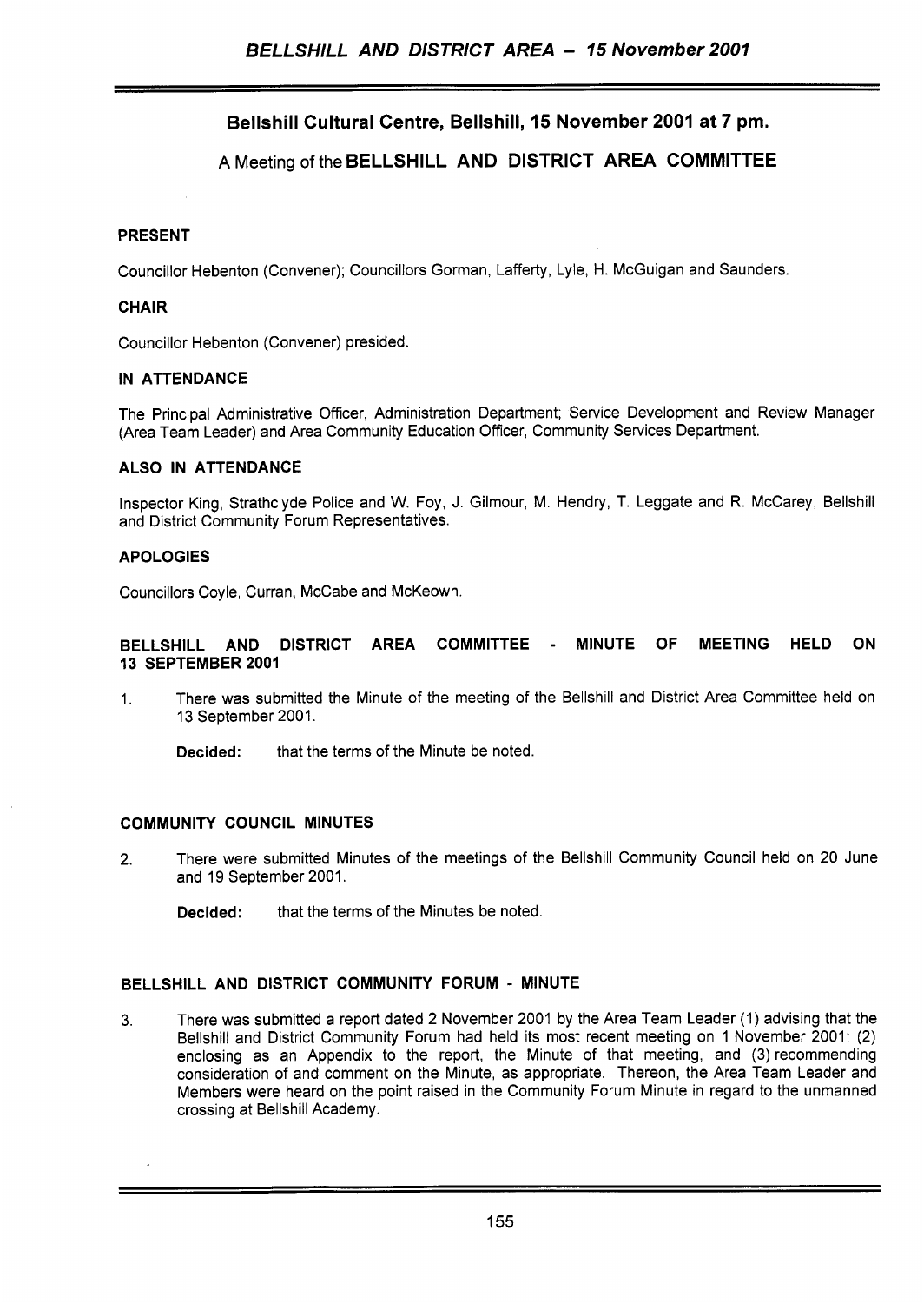## **Decided:**

- (1) that a report be brought forward by the Area Team Leader in regard to the unmanned crossing at Bellshill Academy, and
- (2) that the report be otherwise noted.

## **BELLSHILL AND DISTRICT AREA COMMITTEE EXPENSES**

**4.** With reference to paragraph 7 of the Minute of the meeting of this Committee held on 13 September 2001, there was submitted a report dated 5 November 2001 by the Area Team Leader (1) suggesting a way forward for the development of the Area Committee, and (2) listing ways in which the *f* 1,000 revenue allocation could be utilised.

## **Decided:**

- (1) that a further report by the Area Team Leader on expenditure proposals be brought forward to a future meeting of the Area Committee, and
- (2) that the contents of the report be otherwise noted.

#### **PERSONAL MEDICAL SERVICES INITIATIVES** - **PRESENTATION BY MOTHERWELL LOCAL HEALTH CARE CO-OPERATIVE**

5. The Convener intimated that the presentation to be given by Motherwell Local Health Care Co-operative on Personal Medical Services Initiatives had been postponed.

## **TIMETABLE AND VENUES FOR AREA COMMITTEE MEETINGS DURING 2002**

- **6.** With reference to paragraph 5 of the Minute of the meeting of this Committee held on 22 February 2001, there was submitted a report dated 5 November 2001 by the Area Team Leader (1) intimating the approved meeting dates up to March 2003 for the Bellshill and District Area Committee; (2) listing in Appendix 1 to the report, suitable venues for meetings within the Bellshill and District area, and (3) setting out in Appendix 2 available venues for the first four meetings in 2002.
	- **Decided:** that venues for the first four scheduled meetings in 2002 of the Bellshill and District Area Committee be approved as follows:-

24 January 2002 - St Columba's Primary School, Viewpark 21 March 2002 - Holytown Community Education Centre, Holytown 6 June 2002 - Newarthill Community Education Centre, Newarthill 12 September 2002 - Bellshill Cultural Centre, Bellshill

## **COMMUNITY ACTIVITIES WITHIN THE BELLSHILL AND DISTRICT AREA**

*7.* There was submitted a report dated 5 November 2001 by the Area Team Leader, advising of the community initiatives, projects and events which had been undertaken within the Bellshill and District area and supported by the Community Services Department.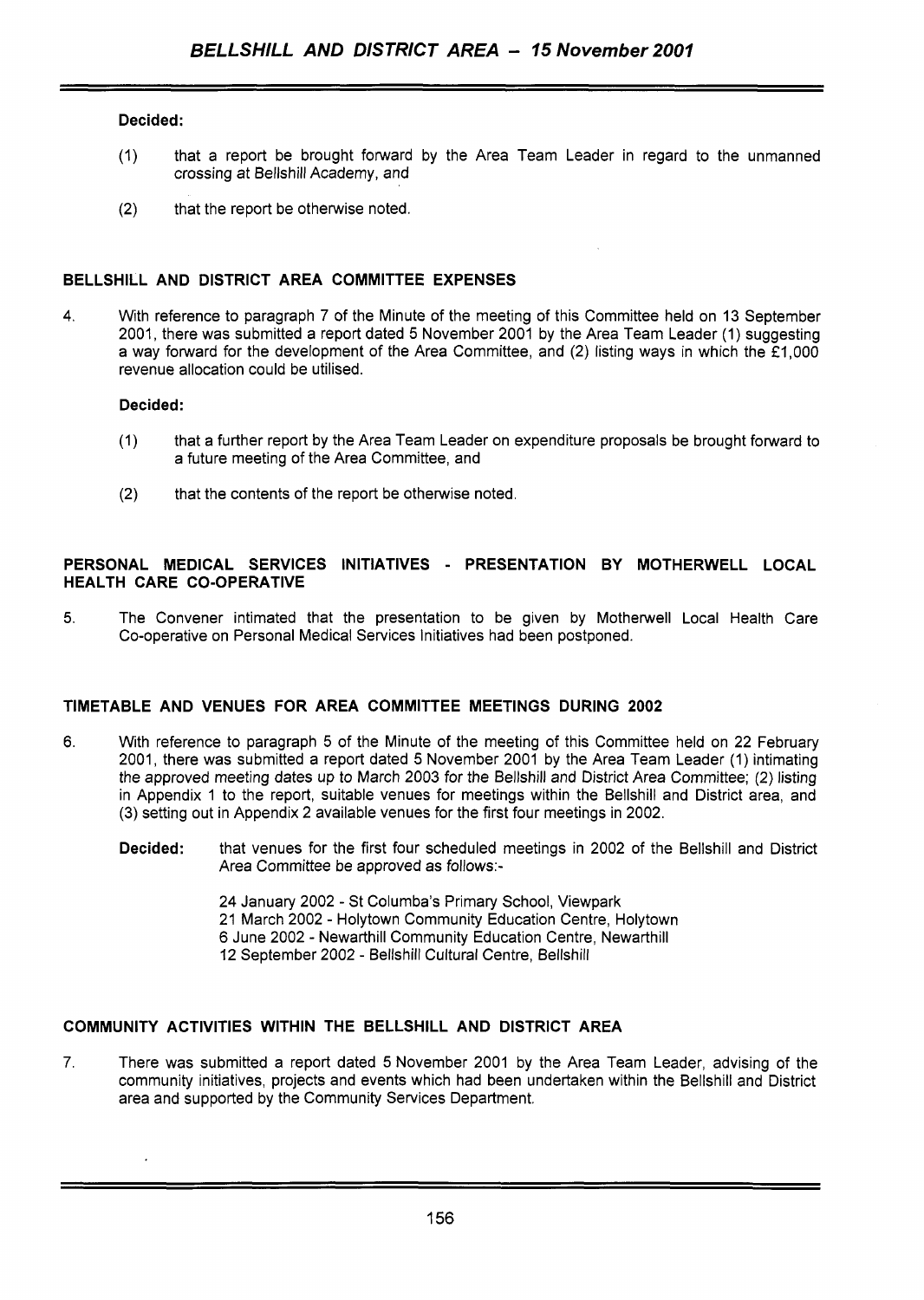## **Decided:**

- (I) that further reports on Council supported activities within the Bellshill and District Area, including youth initiatives, be brought forward, and
- (2) that the contents of the report be otherwise noted.

## **COMMUNITY GRANTS SCHEME** - **CONSIDERATION OF APPLICATIONS**

8. With reference to paragraph 9 of the Minute of the meeting of this Committee held on 13 September 2001, there was submitted a report dated 31 October 2001 and a schedule of applications (tabled) by the Director of Community Services detailing applications for Community Grants covering more than one Area Committee boundary, together with continued and new applications specific to the Bellshill and District Area Committee.

#### **Decided:**

- (1) that authority be delegated to the Director of Community Services, after consultation with the Convener and the appropriate Local Member, to award grant requests for activities during the Christmas period, and that any such grant awards be subsequently reported to this Committee for homologation, and
- (2) that subject to receipt of any outstanding information, the applications for Community Grants be dealt with as follows:-

## **(a) APPLICATIONS COVERING MORE THAN ONE AREA COMMITTEE BOUNDARY**

## **(A) CONTINUED APPLICATIONS**

| <b>Group/Grant Requested</b>                                                                                     | <b>Purpose of Application</b>                                          | <b>Decision</b> |
|------------------------------------------------------------------------------------------------------------------|------------------------------------------------------------------------|-----------------|
| Parents and Children Support<br>Project, Bellshill (PACS)<br>(CG01/02-175) - £1,800 (previously<br>awarded £195) | To assist with running and training<br>costs.                          | Nil award       |
| Lanarkshire Furniture Initiative,<br>Wishaw (CG01/02-176) - £2,000<br>(previously awarded £200)                  | To assist with the costs of equipment<br>and a removal van.            | Grant £75       |
| Christian Outreach Centre, Wishaw<br>(CG01/02-177) - £2,000 (previously<br>awarded £150)                         | To assist with the purchase of music<br>equipment and children's toys. | Nil award       |
| Strathcarron Hospice Charity Shop,<br>Kilsyth (CG01/02-179) - £2,000<br>(previously awarded £100)                | To assist with the shop rental and<br>other costs.                     | Nil award       |
| Scottish Lions Roller Hockey Team,<br>Bellshill (CG01/02-180) - £1,000<br>(previously awarded £150)              | To assist with a trip to Portugal and<br>equipment for the event.      | Nil award       |
| Holytown Wine and Beer Makers<br>Club (CG01/02-182) - £500<br>(previously awarded £200)                          | To assist with the purchase of new<br>equipment.                       | Nil award       |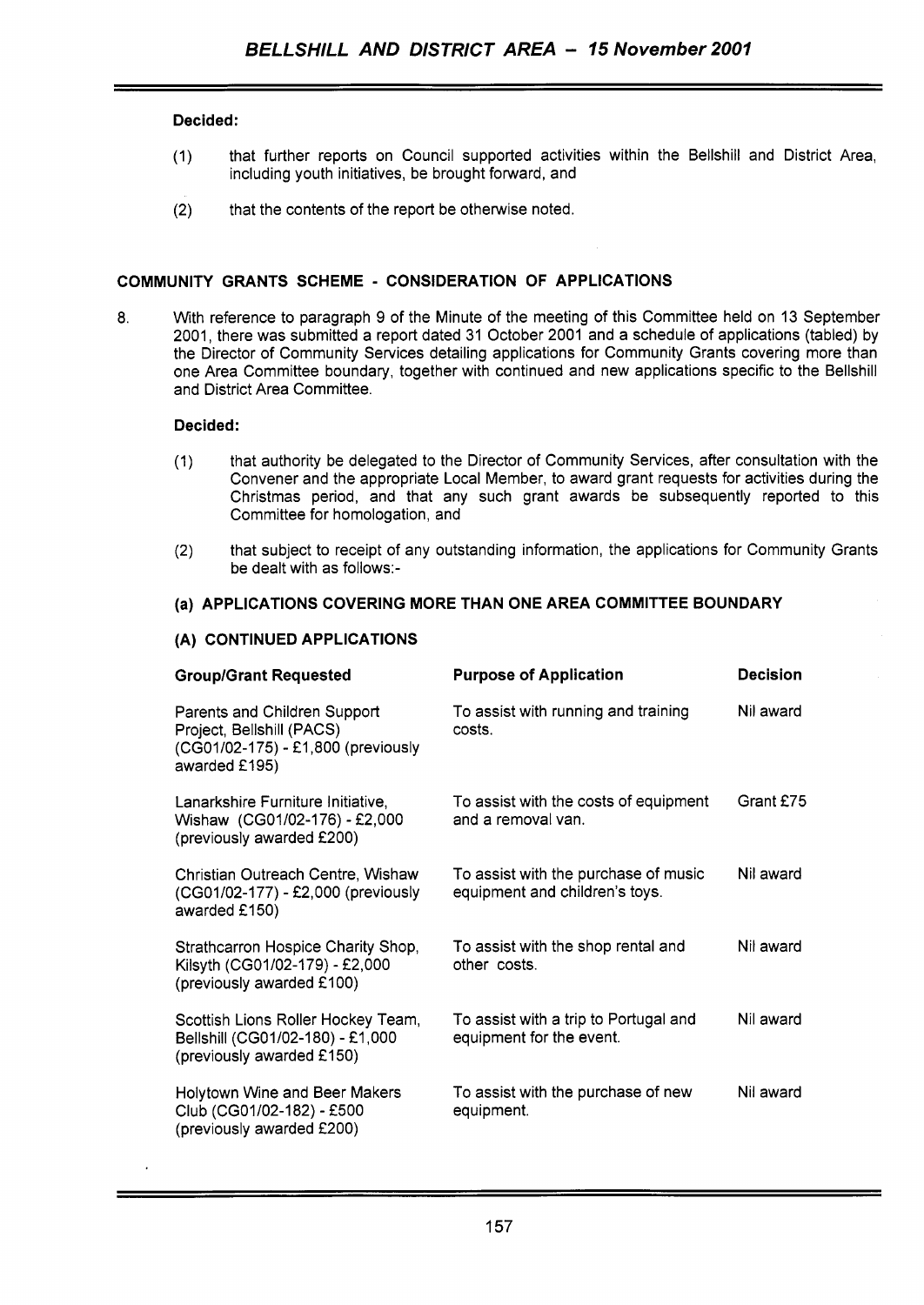| <b>Group/Grant Requested</b>                                                                                             | <b>Purpose of Application</b>                                         | Decision  |
|--------------------------------------------------------------------------------------------------------------------------|-----------------------------------------------------------------------|-----------|
| Motherwell Cathedral Organ<br><b>Restoration Appeal Committee</b><br>(CG01/02-184) - £2,000 (previously<br>awarded £790) | To assist with the restoration of the<br>pipe organ.                  | Grant £55 |
| <b>Cumbernauld and Kilsyth District</b><br>Youth League (CG01/02-250) -<br>£2,000 (previously awarded £240)              | To assist with travel to an international<br>football tournament.     | Nil award |
| Bellshill Sub Aqua Club<br>(CG01/02-251) - £2,000 (previously<br>awarded £125)                                           | To assist with the purchase of an<br>outboard engine for a dive boat. | Grant £50 |
| St. Patrick's Traditional Music Group,<br>Coatbridge (CG01/02-252) - £2,000<br>(previously awarded £300)                 | To assist with transport and<br>accommodation costs.                  | Nil award |
| Action Research, Kilsyth (CG01/02-<br>258) - £77.25 (previously awarded<br>£20)                                          | To assist with the hire cost of Colzium<br>House.                     | Nil award |

## **(B) NEW APPLICATIONS**

 $\ddot{\phantom{1}}$ 

| <b>Group/Grant Requested</b>                                                                   | <b>Purpose of Application</b>                                                                           | <b>Decision</b>                                          |
|------------------------------------------------------------------------------------------------|---------------------------------------------------------------------------------------------------------|----------------------------------------------------------|
| Friends of the ARC (Airbles Road<br>Rehabilitation Centre), Motherwell<br>(CG01/02-284) - £400 | To assist with summer outings, a<br>Christmas night out and the purchase<br>of entertainment equipment. | Grant £100 and<br>continued for further<br>consideration |
| Schweinfurt Twinning Association,<br>Motherwell (CG01/02-285) - £1,500                         | To assist with promoting and<br>developing twinning, and maintaining<br>contacts to assist with visits. | Grant £200 and<br>continued for further<br>consideration |
| New Stevenston and District Garden<br>Club (CG01/02-286) - £300                                | To assist with the annual outing,<br>annual flower show and rent and hall<br>lets.                      | Continued for further<br>consideration                   |
| CABIA (Counselling and Benefits in<br>Action), Airdrie (CG01/02-287) - £700                    | To assist with the purchase of a<br>photocopier and computer.                                           | Continued for further<br>consideration                   |
| <b>Carfin Senior Citizens</b><br>(CG01/02-294) - £300                                          | To assist with a Christmas outing and<br>an outing to Edinburgh.                                        | Grant £100                                               |
| GASH (Group Around Self Harm),<br>Wishaw (CG01/02-317) - £176.25                               | To assist with the cost of two<br>members attending a<br>conference/workshop.                           | Continued for further<br>consideration                   |
| North Motherwell Sequence Dance<br>Club, Motherwell (CG01/02-318) -<br>£500                    | To assist with the cost of a seaside<br>town outing for a dinner and sequence<br>dance evening.         | Continued for further<br>consideration                   |
| <b>West Lothian Retired Miners</b><br>Association, Whitburn<br>(CG01/02-319) - £500            | To assist with hall rents and<br>volunteers' travel expenses.                                           | Continued for further<br>consideration                   |

÷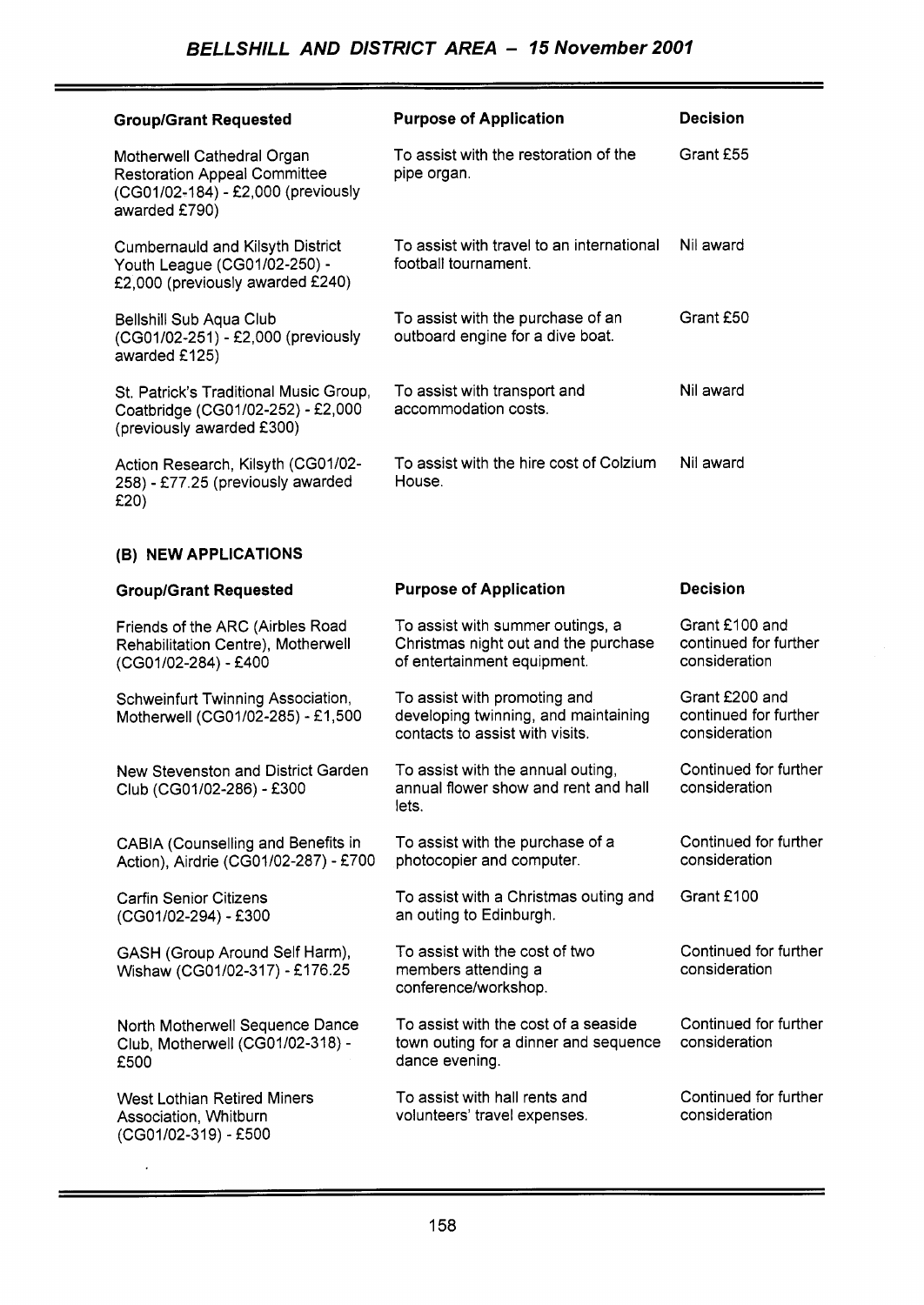| <b>Group/Grant Requested</b>                                                               | <b>Purpose of Application</b>                                                                     | <b>Decision</b>                                          |
|--------------------------------------------------------------------------------------------|---------------------------------------------------------------------------------------------------|----------------------------------------------------------|
| Mossend Athletic, Bellshill<br>(CG01/02-326) - £1,500                                      | To assist with the purchase of<br>footballs, strips, training equipment<br>and the hire of parks. | Grant £200 and<br>continued for further<br>consideration |
| <b>Motherwell United Services 'Over</b><br>Sixty' Club, Motherwell<br>(CG01/02-356) - £400 | To assist with providing entertainment<br>and food gifts to members at the<br>Christmas party.    | Continued for further<br>consideration                   |
| <b>St. Francis Xavier Parochial</b><br>Committee, Carfin (CG01/02-389) -<br>£500           | To assist with Christmas dinner,<br>transport, entertainment, refreshments<br>and gifts.          | Grant £100                                               |
| C.A.B.I.A., Airdrie (Counselling and<br>Benefits in Action) (CG01/02-390) -<br>£200        | To assist with volunteers' Christmas<br>dinner.                                                   | Continued for further<br>consideration                   |
| Neilson Hall Men's Fellowship,<br>Bellshill (CG01/02-393) - £400                           | To assist with the cost of an annual<br>outing.                                                   | Grant £100 and<br>continued for further<br>consideration |
| St. Teresa's Social Committee,<br>Motherwell (CG01/02-395) - £600                          | To assist with Christmas dinner,<br>entertainment and a treat for the<br>parish.                  | Grant £300 and<br>continued for further<br>consideration |
| Colville Park YFC Under 16s,<br>Motherwell (CG01/02-400) - £2,000                          | To assist with a trip to Holland for a<br>competition.                                            | Continued for further<br>consideration                   |
| Middle Church Senior Citizens Club,<br>Coatbridge (CG01/02-441) - £550                     | To assist with the provision of a meal,<br>entertainment and a Christmas gift.                    | Continued for further<br>consideration                   |

# **(b) APPLICATIONS SPECIFIC TO BELLSHILL AND DISTRICT AREA COMMITTEE**

# **(A) CONTINUED APPLICATION**

 $\mathcal{L}$ 

| <b>Group/Grant Requested</b>                                                               | <b>Purpose of Application</b>                                        | Decision   |
|--------------------------------------------------------------------------------------------|----------------------------------------------------------------------|------------|
| Viewpark Thistle AFC, Uddingston<br>(CG01/02-216) - £500 (previously<br>awarded £200)      | To assist with running and training<br>costs.                        | Nil award  |
| Semi Housebound Group, Newarthill<br>(CG01/02-217) - £300                                  | To assist with transport and running<br>costs.                       | Grant £200 |
| Knights of St. Columba, Viewpark<br>(CG01/02-220) - £500 (previously<br>awarded £350)      | To assist with dinner and a cabaret.                                 | Grant £50  |
| <b>Orbiston Amateur Boxing Club</b><br>(CG01/02-229) - £2,000 (previously<br>awarded £500) | To assist with the purchase of boxing<br>and keep fit equipment.     | Grant £100 |
| Bellshill SA Home League, Bellshill<br>(CG01/02-253) - £500 (previously<br>awarded £180)   | To assist with Christmas dinner, a<br>concert and Christmas parcels. | Grant £100 |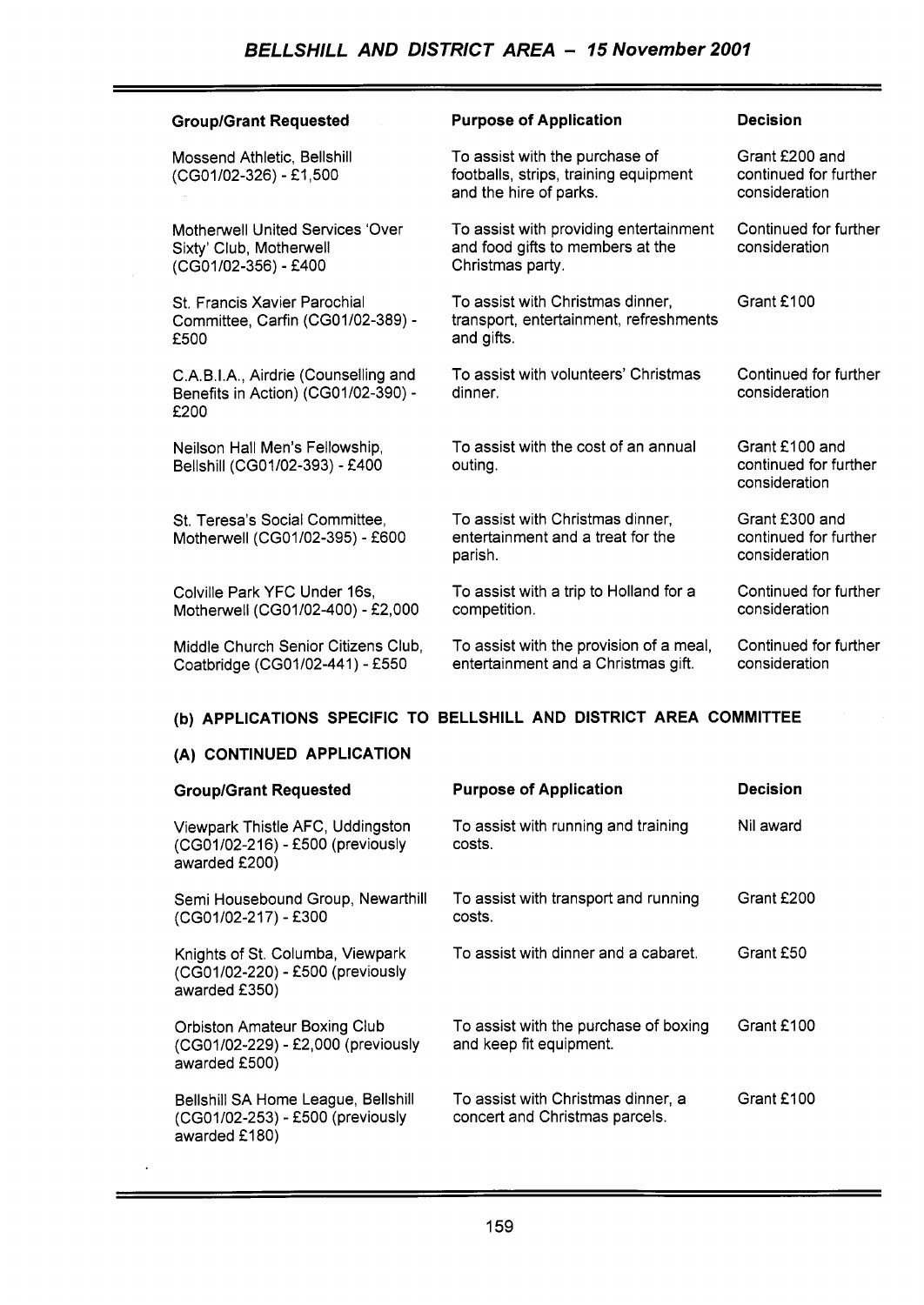## **(B) NEW APPLICATIONS**

 $\hat{\mathcal{A}}$ 

| <b>Group/Grant Requested</b>                                                                 | <b>Purpose of Application</b>                                                                       | <b>Decision</b>                                           |
|----------------------------------------------------------------------------------------------|-----------------------------------------------------------------------------------------------------|-----------------------------------------------------------|
| Rosehall (Bellshill) Residents'<br>Association (CG01/02-288) - £400                          | To assist with a children's outing to<br>ten pin bowling/Showcase cinema and<br>a fireworks display | Grant £300                                                |
| Raggydoll Playgroup, Bellshill<br>(CG01/02-289) - £490                                       | To assist with the purchase of<br>equipment and musical instruments.                                | Grant £100 and<br>continued for further<br>consideration. |
| Viewpark OAP DCR Social Club<br>(CG01/02-290) - £500                                         | To assist with Christmas dinners and<br>entertainment.                                              | Grant £370 and<br>continued for further<br>consideration. |
| <b>General Motors Senior Citizens'</b><br>Section, Holytown (CG01/02-291) -<br>£200          | To assist with the cost of a Christmas<br>dinner dance.                                             | Grant £200                                                |
| <b>Bellshill and District Citizens' Advice</b><br>Bureau (CG01/02-320) - £150                | To assist with a Christmas function for<br>volunteer staff.                                         | Grant £150                                                |
| Hattonrigg Senior Citizens' Centre,<br>Bellshill (CG01/02-321) - £200                        | To assist with providing a Christmas<br>dinner for members and friends.                             | Grant £200                                                |
| <b>Woodland Grove Sheltered Housing</b><br>Complex, Uddingston<br>(CG01/02-322) - £300       | To assist with providing a meal and<br>entertainment at a Christmas party.                          | Continued for further<br>consideration.                   |
| Kew Gardens Senior Citizens' Club<br>(Sheltered Housing), Uddingston<br>(CG01/02-323) - £300 | To assist with Christmas and New<br>Year festivities.                                               | Grant £200 and<br>continued for further<br>consideration. |
| Klondyke Playscheme, New<br>Stevenston (CG01/02-324) - £800                                  | To assist with board games and sports<br>equipment.                                                 | Continued for further<br>consideration.                   |
| Stop 'n' Talk, Bellshill<br>(CG01/02-386) - £1,500                                           | To assist with start up costs, purchase<br>of equipment and educational<br>resources.               | Grant £100                                                |
| Community Indoor Bowling Club,<br>Newarthill (CG01/02-387) - £500                            | To assist with the purchase of new<br>bowls and equipment.                                          | Grant £200                                                |
| Yett Farm Boys Club, Newarthill<br>(CG01/02-388) - £500                                      | To assist with the purchase of football<br>strips, training kit, goals and footballs.               | Grant £300 and<br>continued for further<br>consideration. |
| St. Gerard's Sequence Dancing<br>Class, Bellshill (CG01/02-396) - £400                       | To assist with a Christmas treat, new<br>discs and equipment.                                       | Grant £175 and<br>continued for further<br>consideration. |
| Mick's Gym, Bellshill (CG01/02-398) -<br>£1,000                                              | To assist with the purchase of weight<br>training equipment.                                        | Grant £200 and<br>continued for further<br>consideration. |